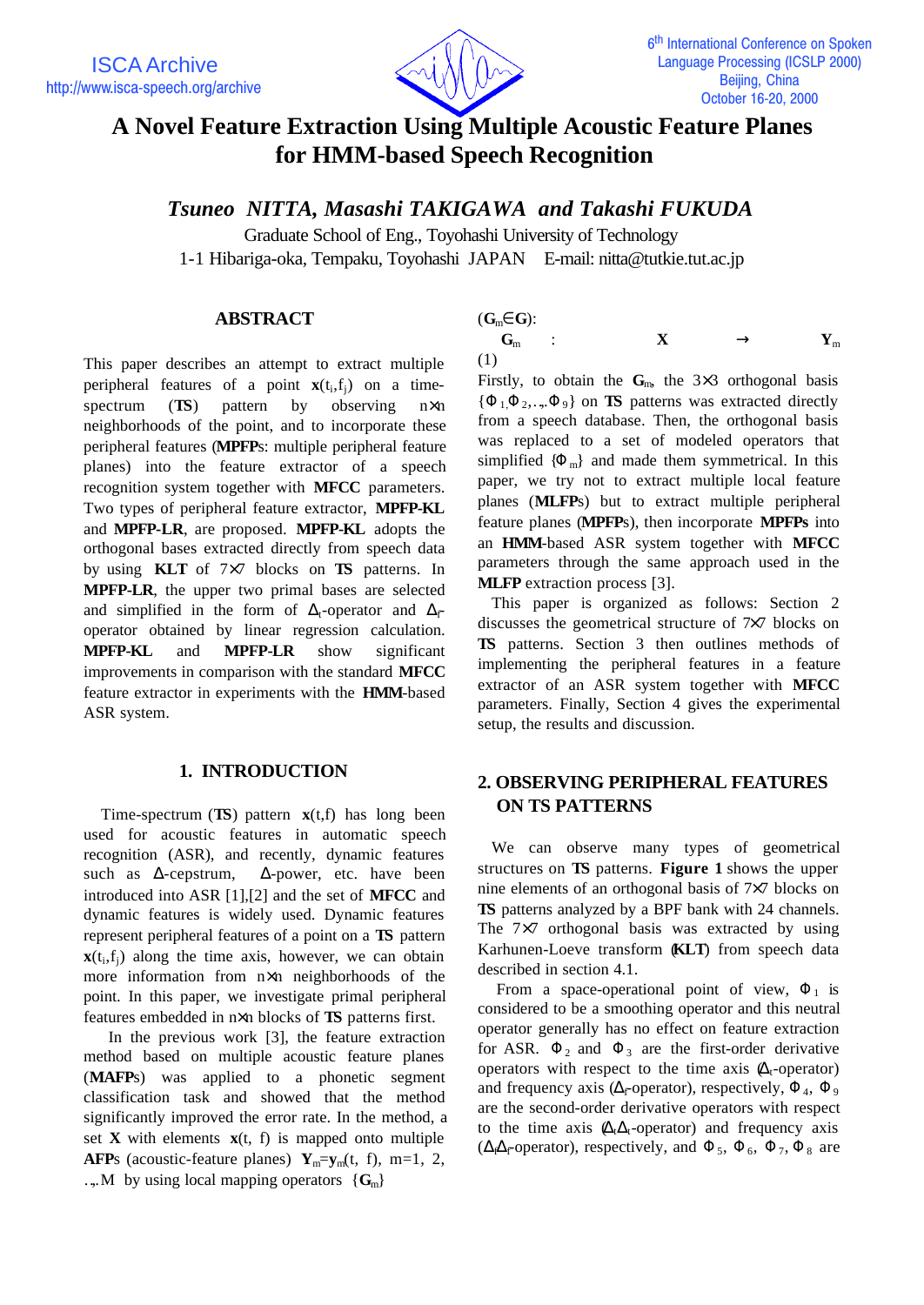subspaces that represent ridges and/or valleys on **TS** patterns.



**Figure 1 7´ 7 orthogonal basis extracted from speech data**

 Time-frequency space operators {**F** <sup>m</sup>}, or mapping operators  $\{G_m\}$ , map a **TS** pattern **x**(t, f) onto multiple **PFP**s (peripheral feature planes)  $Y_m = y_m(t, f)$ , m=1, 2, …, M. An element ym(t, f) of **MPFP** is calculated with 7×7 neighborhoods of  $x(t, f)$  and  $G_m = g_m(t, f)$  by the following equation:

 3 3 **y**m(t, f) = ∑ ∑ **x**(t+i, f+j) **g**m(i, j) (2)  $i=-3$  j=-3

**Figure 2** shows an example of the upper three **PFP**s of an utterance [kaden'tsa] (cadence). In the figure, (A) is an original **TS** pattern and (B), (C), and (D) represent the 2nd-**PFP** mapped with a  $\Delta_t$ -operator **F** <sub>2</sub> (**G**<sub>2</sub>), the 3rd-**PFP** mapped with a  $\Delta_f$ -operator **F** 3 (**G**<sub>3</sub>), and the 4th-**PFP** mapped with  $\Delta_t \Delta_t$ -operator **F** <sub>4</sub> (**G**<sub>4</sub>), respectively. A positive sign of  $y_m(t, f)$  means a positive slope, a negative sign a negative slope. For example, a clear spectral peak in steady sound is represented by a pair of positive and negative values in the 3rd-**PFP**. In the figure, patterns on **PFP** are displayed with absolute values.

## **3. COMBINING PERIFERAL FEATURES WITH MFCC-PARAMETERS**

 This chapter describes the methods of extracting peripheral features and combining them with **MFCC**parameters in a feature extractor. **Figure 3-A** shows a standard feature parameters used in current **HMM**-



**Figure 2 Time-spectrum pattern and peripheral feature planes ( PFPs ).**



**Figure 3-A MFCC with dynamic features : baseline**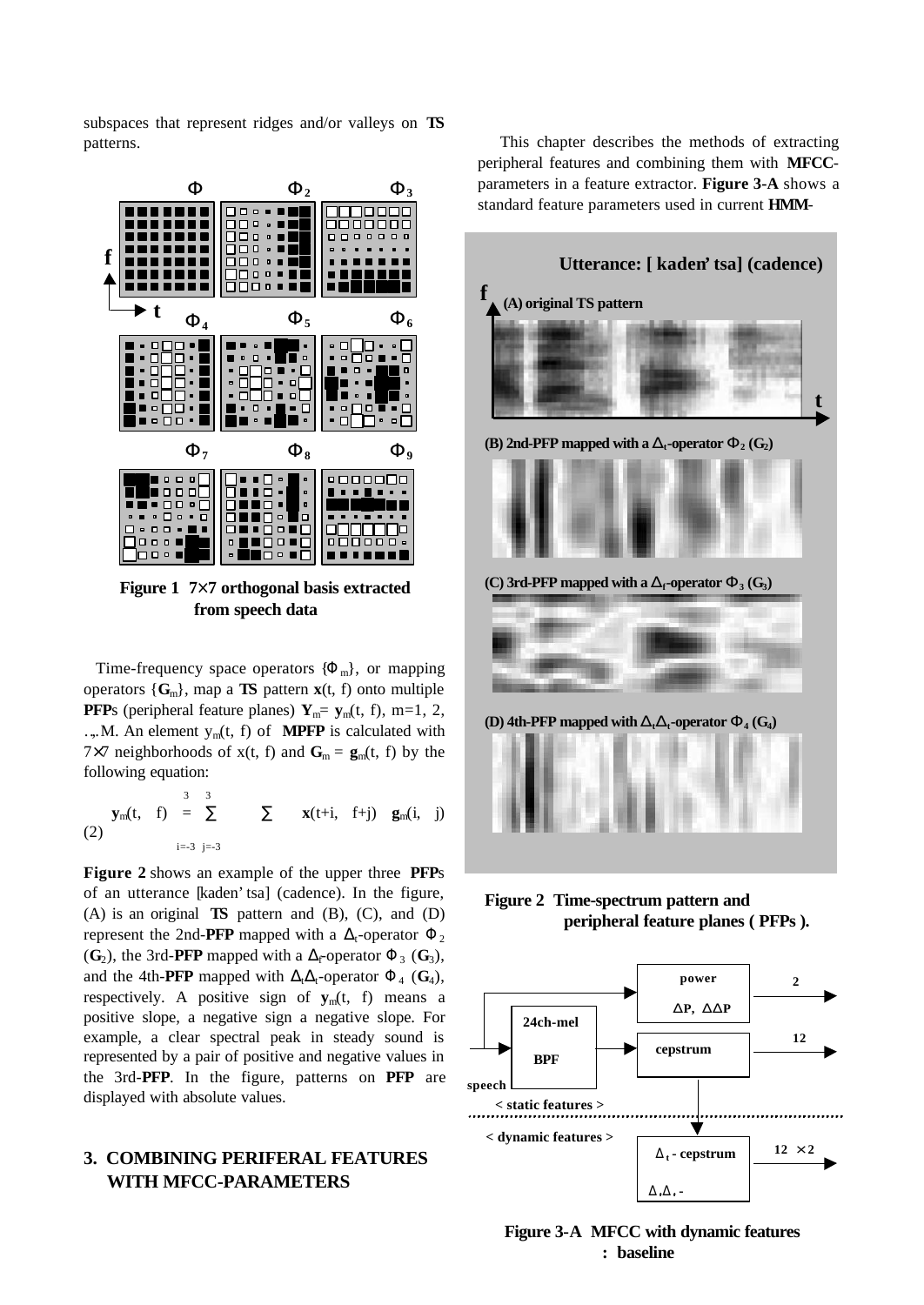based ASR systems. In the feature extractor, an input speech is sampled at 16 kHz and a 512-point **FFT** of the 25 ms Hamming-windowed speech segments is applied every 10 ms. The resultant **FFT** power spectrum is then integrated into the output of 24ch-**BPFs** that have mel-scaled center-frequencies. Then, 38 feature parameters including 12 static parameters (mel-cepstrum),  $\Delta P$  (logarithmic power),  $\Delta \Delta P$ , and 24 dynamic features  $(\Delta_t, \Delta_t \Delta_t)$  are extracted after converting the output of **BPFs** into cepstrum coefficients (**MFCCs**).

 **Figure 3-B** shows the procedure of extracting peripheral features. In the figure, firstly, an output of 24ch-**BPF** bank  $\mathbf{x}(t, f)$  is mapped onto **PFPs**  $\mathbf{y}_m(t, f)$ ,  $m=1,2,..,8$ ;  $f=1,2,..,20$  by equation (2). Next, each **PFP** is converted into cepstrum coefficients **c**(m,q), m=1,2,…8; q=1,2,…10 by **DCT**. Finally, **c**(m,q) with 80 dimensions are compressed into a selected peripheralfeature-vector  $z$  (k),  $k=1,2,...,24$  through **KLT** by the following equation:

 8 10 **z**(k) =  $\sum$   $\sum$  **c**(m,q) **j** <sub>k</sub>(m,q) k=1, 2,…, 24 (3)  $m=1$  q=1

where,  $\mathbf{j}_k(m,q)$  is the k-th eigen vector set of **KLT**. 24 peripheral features **z**(k) are combined with **MFCC** static features (12 **MFCC** +  $\Delta P$ ,  $\Delta \Delta P$ ).

In chapter 2, we investigated the  $\mathcal{K}$  orthogonal basis on **TS** patterns and found that the upper two primal bases were  $\Delta_t$ -operator and  $\Delta_t$ -operator. On the other hand, the standard feature vector set of **MFCC**based parameters did not include  $\Delta_f$  related ones. **Figure 3-C** shows the other type of peripheral feature representation. In this figure, two space operators that give two peripheral features of  $\Delta_{t-}$  and  $\Delta_{\mathcal{F}}$  cepstrum are simplified in the form of  $\mathcal{R}1$ -block operator  $(\Delta_t)$ and  $1\times7$ -block operator ( $\Delta_f$ ), and the derivative operation is replaced by the calculation of linear regression. 24 peripheral features including 12  $\Delta_t$ cepstrum coefficients, or dynamic features, are combined with **MFCC** static features (12 **MFCC** +  $\Delta P$ ,  $\Delta \Delta P$ ).

### **4. EXPERIMENTS**

#### **4.1 Speech Database**

The following four data sets were used.

**D1.** Acoustic model design set: A subset of "ASJ (Acoustic Society of Japan) Continuous Speech Database", consisting of 4,503 sentences uttered by 30 male speakers (16kHz, 16 bit).

**D2.** Test data set: A subset of "Tohoku University and Matsushita Spoken Word Database", consisting of 100 words uttered by 10 unknown male speakers. The



**Figure 3-B MFCC with peripheral features : MPFP-KL (7´ 7 orthogonal basis)**



**Figure 3-C MFCC with peripheral features : MPFP-LR (** $D_t$  **<b>-** &  $D_f$  – cepstrum)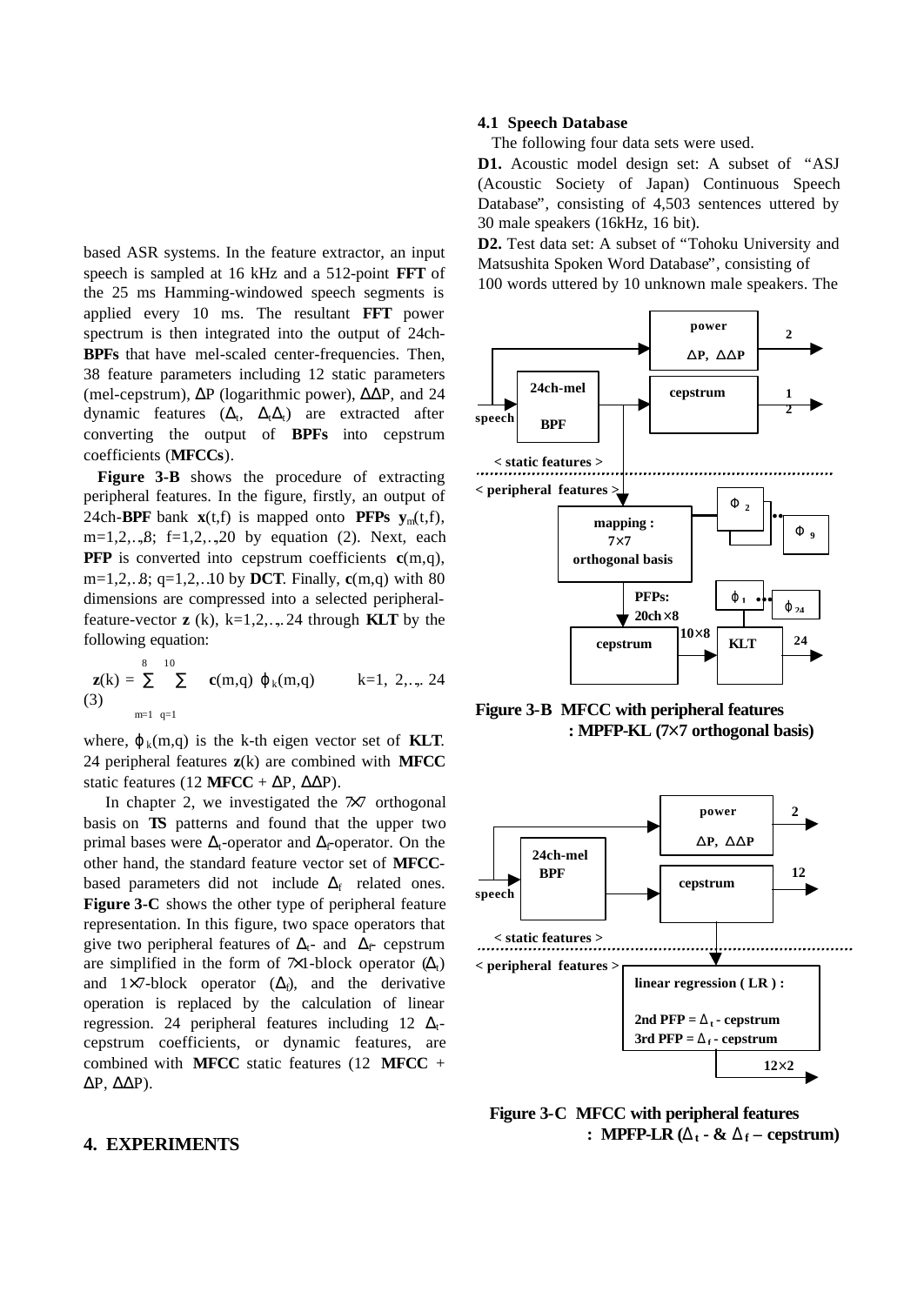sampling rate was converted from 24 kHz to 16 kHz.

**D3.** 7×7 orthogonal basis design data set: A subset of "ASJ News Corpus (ASJ-JNUS)", consisting of 2,662 sentences uttered by 53 male speakers.

**D4.** Eigen-vectors design set for **KLT**: A subset of the same ASJ-JNUS corpus used for designing the orthogonal basis, consisting of 5,569 different sentences uttered by the same 53 male speakers.

#### **4.2 Experimental Setup**

 **Table 1** shows specifications of the three methods applied in the feature extractor of the experimental ASR system. All the methods use **MFCC** (12),  $\Delta P$  (1), and  $\Delta\Delta P$  (1) and have the same 38 dimensions. Firstly, 43 Japanese monophone-HMMs with five states and three loops are designed with a **D1** data set. In the HMM, output probabilities are represented in the form of a Gaussian mixture and covariance matrices are diagonalized. Next, speaker-independent wordrecognition tests are carried out with a **D2** data set.

#### **4.3 Results and Discussion**

 **Table 2** compares the word recognition rates between the three feature extractors. The results show that the recognition scores of **MPFP-KL** with peripheral features are higher than those of the baseline extractor that has only dynamic features. Especially, the score for the one-mixture model of **MPFP-KL** is significantly higher than that of the baseline. This fact suggests that, from a robust feature-extracting point of view, **MFCC** with peripheral features is superior to **MFCC** with dynamic features.

 Why does **MPFP-KL** show high performance? In the three orthogonal bases shown in **Figure 1,**  $\mathbf{F}_2$  and  $\mathbf{F}_4$  were already adopted in the baseline extractor as dynamic features, however,  $\mathbf{F}_3$  that shows the upper contribution in **KLT** was not introduced yet. **MPFP-LR** in **Table 2** discards  $\Delta_t \Delta_t$ -cepstrum from the baseline extractor and adds  $\Delta_f$ -cepstrum to it substitutingly. The result in **Table 2** shows the importance of adding dynamics along the frequency axis to the standard **MFCC** parameter set. **Figure 4** shows the experimental results when various types of features are added to MFCC.

### **5. CONCLUSION**

 A framework for incorporating multiple geometric structures into the feature extractor of ASR systems was proposed. The design methodology of mapping operators for extracting peripheral features was given by observing the orthogonal basis of speech and by incorporating primal components into a feature extractor in a simplified form. The proposed method based on MPFP-KL or MPFP-LR showed significant improvements in comparison with the standard MFCC feature extractor in the experiments with the HMMbased ASR system. It is very important to add dynamics along the frequency axis to the standard **MFCC** parameter set.

#### **REFERENCES**

[1] K. Elenius and M. Blomberg, "Effect of emphasizing transitional or stationary parts of the speech signal in a

| Table 1 Three methods for feature extraction |                                                                                                    |           |  |
|----------------------------------------------|----------------------------------------------------------------------------------------------------|-----------|--|
| method                                       | parameters                                                                                         | dimension |  |
| <b>Baseline</b>                              | $\mathbf{MFCC} + \mathbf{D}_\mathrm{t} + \mathbf{D}_\mathrm{t} \mathbf{D}_\mathrm{t}$<br>$+DP+DDP$ | 38        |  |
| MPFP-KL                                      | $MFCC + KL$<br>$+DP+DDP$                                                                           |           |  |
| MPFP- LR                                     | $MFCC + D_t + D_f$<br>$+DP+DDP$                                                                    | 38        |  |

 **Table 2 Comparison for three feature extractors**

| method          | word correct rate [%] |           |                   |  |
|-----------------|-----------------------|-----------|-------------------|--|
|                 | $mix = 1$             | $mix = 2$ | $m\mathbf{k} = 4$ |  |
| <b>Baseline</b> | 93.58                 | 93.99     | 95.82             |  |
| <b>MPFP-KL</b>  | 97.25                 | 97.15     | 9715              |  |
| <b>MPFP-LR</b>  | 97.96                 | 8.37      | 98.47             |  |